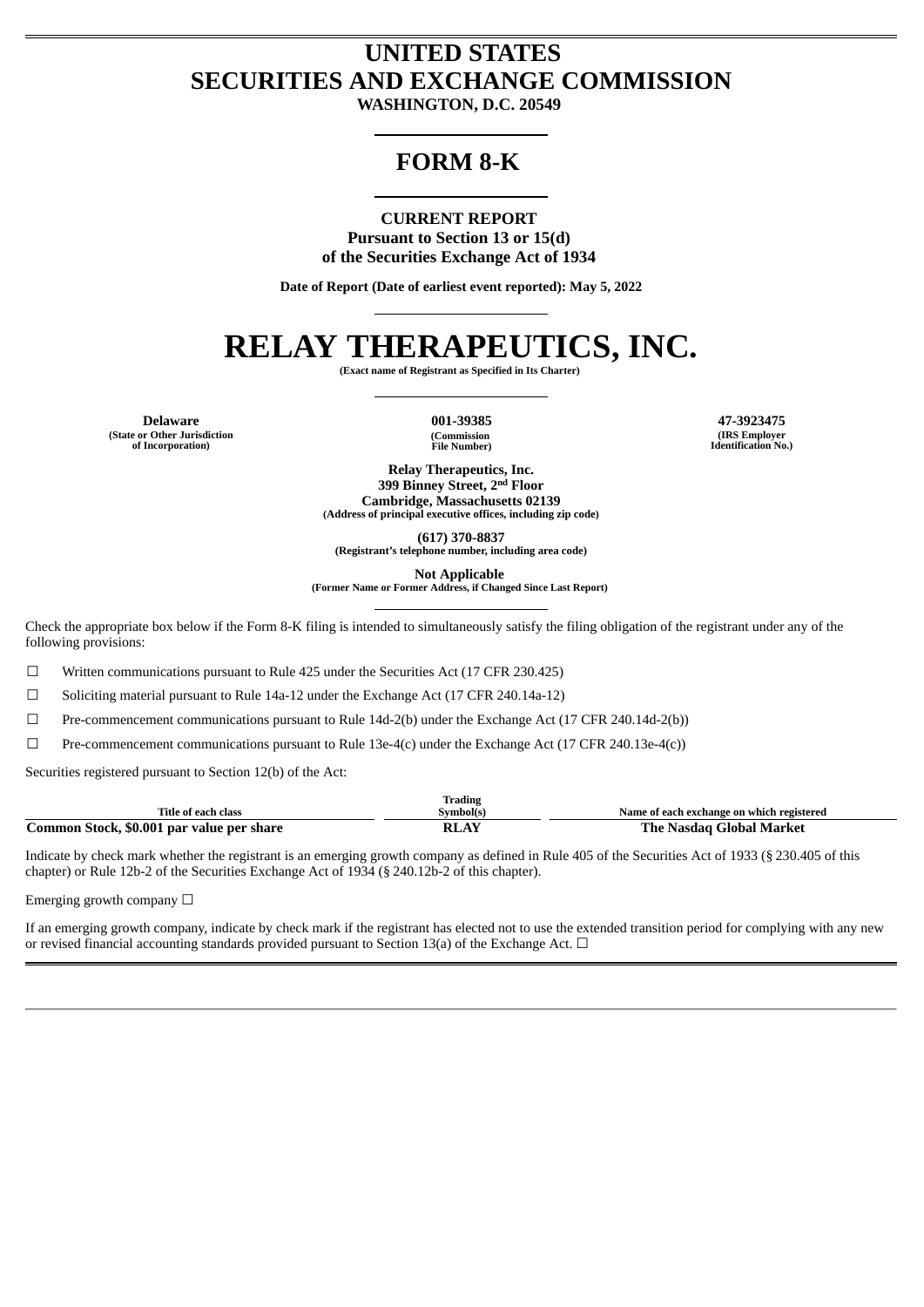#### **Item 2.02 Results of Operations and Financial Condition.**

On May 5, 2022, Relay Therapeutics, Inc. announced its financial results for the quarter ended March 31, 2022. A copy of the press release is being furnished as Exhibit 99.1 to this Report on Form 8-K.

The information in this Report on Form 8-K and Exhibit 99.1 attached hereto is intended to be furnished and shall not be deemed "filed" for purposes of Section 18 of the Securities Exchange Act of 1934 (the "Exchange Act") or otherwise subject to the liabilities of that section, nor shall it be deemed incorporated by reference in any filing under the Securities Act of 1933 or the Exchange Act, except as expressly set forth by specific reference in such filing.

#### **Item 9.01. Exhibits.**

(d) Exhibits

| 99.1 | <u>Press release issued by Relay Therapeutics, Inc. on May 5, 2022, furnished herewith.</u> |
|------|---------------------------------------------------------------------------------------------|
| 104  | Cover Page Interactive Data File (embedded within Inline XBRL document).                    |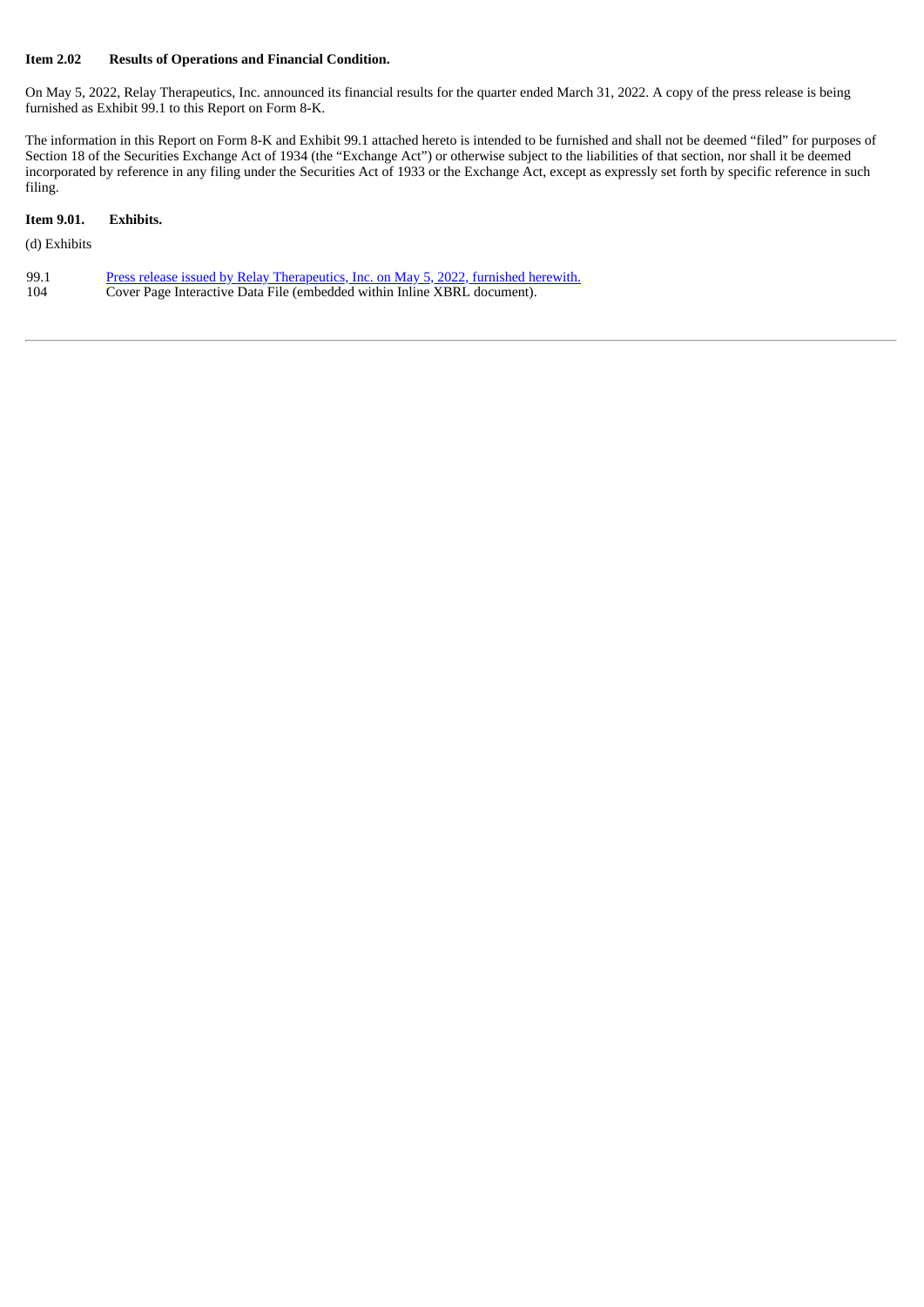#### **SIGNATURE**

Pursuant to the requirements of the Securities Exchange Act of 1934, the registrant has duly caused this report to be signed on its behalf by the undersigned thereunto duly authorized.

**RELAY THERAPEUTICS, INC.**

Date: May 5, 2022 **By: 1998** By: 150 By: 150 By: 150 By: 150 By: 150 By: 150 By: 150 By: 150 By: 150 By: 150 By: 150 By: 150 By: 150 By: 150 By: 150 By: 150 By: 150 By: 150 By: 150 By: 150 By: 150 By: 150 By: 150 By: 150 B

Brian Adams, J.D. Chief Legal Officer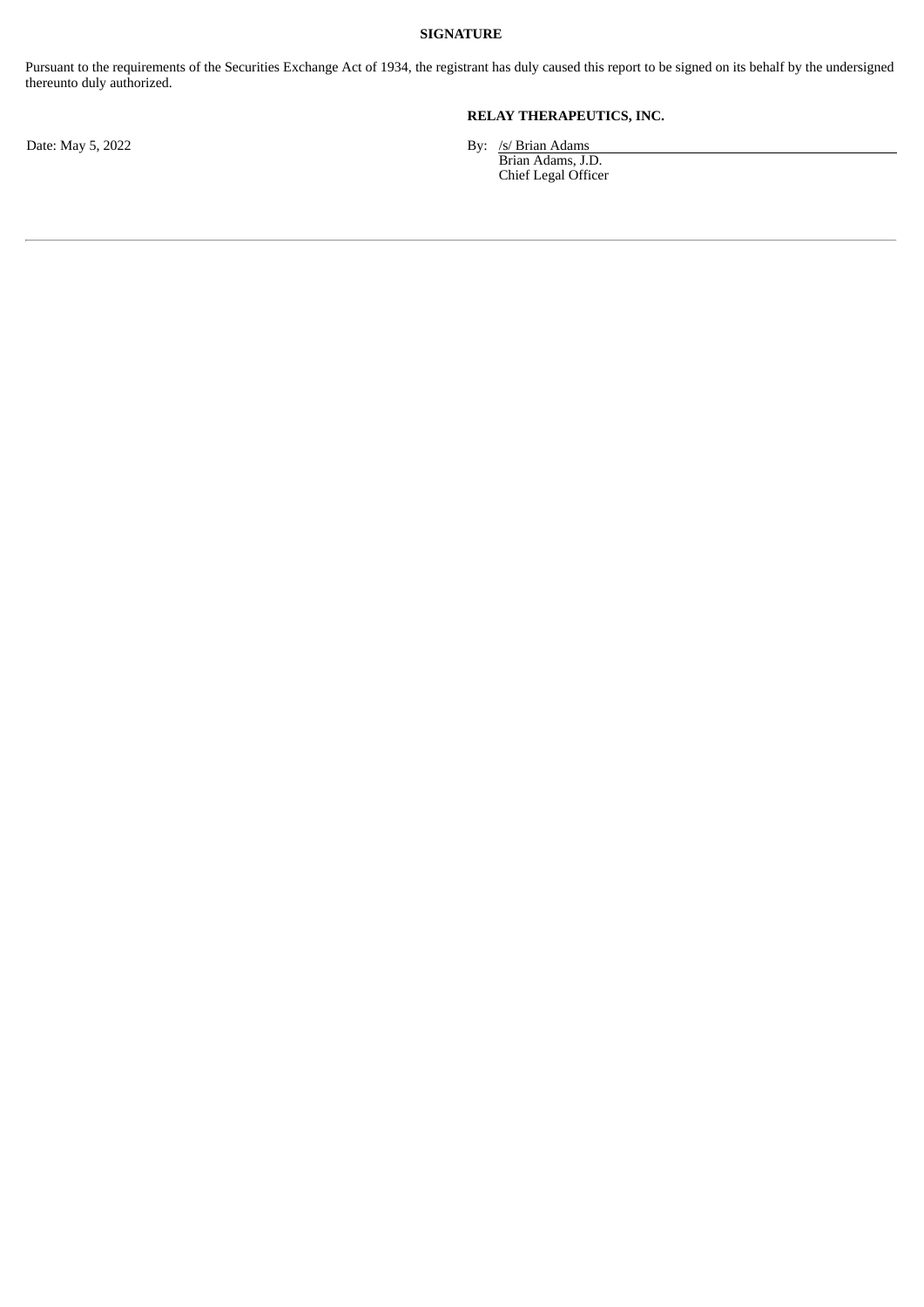<span id="page-3-0"></span>

#### **Relay Therapeutics Reports First Quarter 2022 Financial Results and Corporate Highlights**

*Initiated the fulvestrant combination arm of the first-in-human trial for RLY-2608, a pan-mutant and isoform-selective PI3Kα inhibitor, and continued to enroll patients in the single agent arm*

*Continued to enroll expansion cohorts for RLY-4008, a potent, selective and oral small molecule inhibitor of FGFR2*

*Company will host a virtual analyst and investor event on June 27, 2022 to announce a new target*

Cambridge, MA – May 5, 2022 – Relay Therapeutics, Inc. (Nasdaq: RLAY), a clinical-stage precision medicine company transforming the drug discovery process by combining leading-edge computational and experimental technologies, today reported first quarter 2022 financial results and corporate highlights.

"We have continued our execution focus into 2022, as we advance our portfolio of precision medicines towards patients," said Sanjiv Patel, M.D., Relay Therapeutics' president and chief executive officer. "With three programs in the clinic, we believe our platform and approach have the potential to address some of the hardest-to-treat diseases. We look forward to disclosing another innovative target next month as we continue on our journey of bringing life-changing therapies to patients."

#### **Recent Corporate Highlights**

- Continued to enroll patients in the first arm of the dose escalation part of the first-in-human trial for RLY-2608, a pan-mutant and isoform-selective PI3Kα inhibitor, assessing it as a single agent for patients with unresectable or metastatic solid tumors with PI3Kα mutation
- Initiated the second arm of the dose escalation part of the first-in-human trial for RLY-2608, evaluating RLY-2608 in combination with fulvestrant for patients with HR+, HER2–, PI3Kα-mutated, locally advanced or metastatic breast cancer
- Anticipate disclosing initial clinical data of RLY-2608 in the first half of 2023
- Received orphan drug designation from the FDA for RLY-4008 for the treatment of cholangiocarcinoma in January 2022 and continued to enroll patients in expansion cohorts
- Presented poster at AACR in April 2022 summarizing RLY-1971/GDC-1971 preclinical data including newly disclosed preclinical combination data with GDC-6036, Genentech's KRAS G12C inhibitor
- Aligned with current guidance of disclosing a new target in the first half of 2022, announced a virtual analyst and investor event on June 27, 2022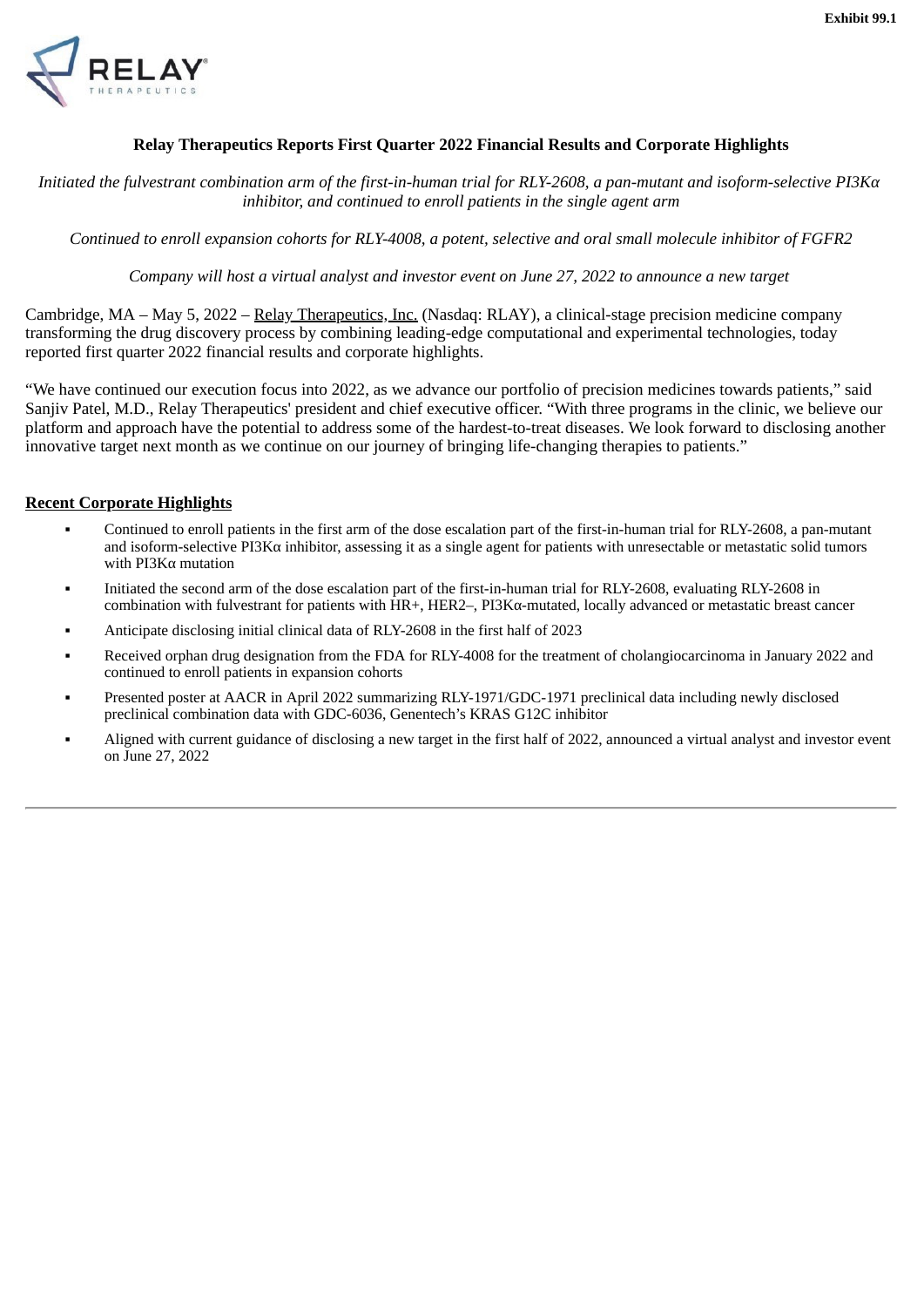#### **First Quarter 2022 Financial Results**

**Cash, Cash Equivalents and Investments**: As of March 31, 2022, cash, cash equivalents and investments totaled approximately \$898 million compared to \$958 million as of December 31, 2021. Relay Therapeutics expects its current cash, cash equivalents and investments will be sufficient to fund its current operating plan into at least 2025.

**R&D Expenses**: Research and development expenses were \$51.7 million for the first quarter of 2022, as compared to \$30.6 million for the first quarter of 2021. The increase of \$21.0 million was primarily due to \$9.4 million of additional employee related costs, including an increase in stock-based compensation of \$3.0 million, \$6.0 million related to clinical trial expenses and \$4.6 million related to pre-clinical development candidates.

**G&A Expenses**: General and administrative expenses were \$16.1 million for first quarter of 2022, as compared to \$12.7 million for the first quarter of 2021. The increase of \$3.3 million was primarily due to \$3.0 million of additional employee related costs, including an increase in stock-based compensation of \$0.8 million.

**Net Loss**: Net loss was \$62.0 million for the first quarter of 2022, or a net loss per share of \$0.57, as compared to a net loss of \$42.2 million for the first quarter of 2021, or a net loss per share of \$0.47.

#### **About Relay Therapeutics**

Relay Therapeutics (Nasdaq: RLAY) is a clinical-stage precision medicines company transforming the drug discovery process by combining leading-edge computational and experimental technologies with the goal of bringing life-changing therapies to patients. As the first of a new breed of biotech created at the intersection of disparate technologies, Relay Therapeutics aims to push the boundaries of what's possible in drug discovery. Its Dynamo™ platform integrates an array of leading-edge computational and experimental approaches designed to drug protein targets that have previously been intractable. Relay Therapeutics' initial focus is on enhancing small molecule therapeutic discovery in targeted oncology and genetic disease indications. For more information, please visit www.relaytx.com or follow us on Twitter.

#### **Cautionary Note Regarding Forward-Looking Statements**

This press release contains forward-looking statements within the meaning of the Private Securities Litigation Reform Act of 1995, as amended, including, without limitation, implied and express statements regarding Relay Therapeutics' strategy, business plans and focus; the progress and timing of updates on the clinical development of the programs across Relay Therapeutics' portfolio, including the timing of a clinical data update for RLY-4008, RLY-2608 and RLY-1971/GDC-1971, and the disclosure of an additional target; expected therapeutic benefits of its programs; whether preclinical or early clinical results of Relay Therapeutics' product candidates will be predictive of future clinical trials; ability to optimize the impact of collaborations on Relay Therapeutics' programs; expectations regarding Relay Therapeutics' use of capital, expenses, future accumulated deficit and other financial results during 2022 and in the future; and Relay Therapeutics' cash runway projection. The words "may," "might," "will," "could," "would," "should," "plan," "anticipate," "intend," "believe," "expect," "estimate," "seek," "predict," "future," "project," "potential," "continue," "target" and similar words or expressions are intended to identify forward-looking statements, although not all forward-looking statements contain these identifying words.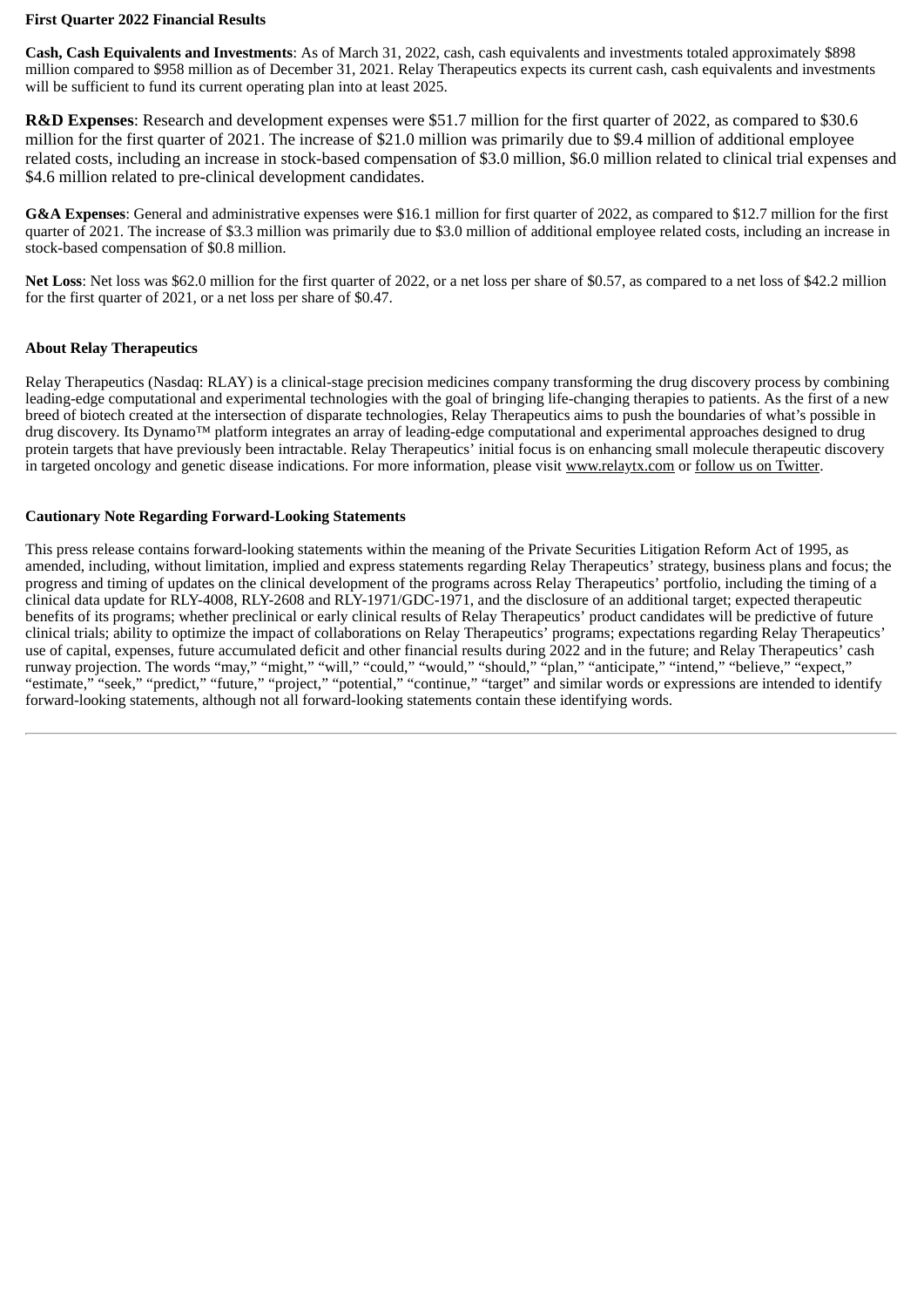Any forward-looking statements in this press release are based on management's current expectations and beliefs and are subject to a number of risks, uncertainties and important factors that may cause actual events or results to differ materially from those expressed or implied by any forward-looking statements contained in this press release, including, without limitation, risks associated with: the impact of the ongoing COVID-19 pandemic on countries or regions in which Relay Therapeutics has operations or does business, as well as on the timing and anticipated results of its clinical trials, strategy and future operations; the delay of any current or planned clinical trials or the development of Relay Therapeutics' drug candidates; the risk that the results of its clinical trials may not be predictive of future results in connection with future clinical trials; Relay Therapeutics' ability to successfully demonstrate the safety and efficacy of its drug candidates; the timing and outcome of its planned interactions with regulatory authorities; and obtaining, maintaining and protecting its intellectual property. These and other risks and uncertainties are described in greater detail in the section entitled "Risk Factors" in Relay Therapeutics' most recent Annual Report on Form 10-K or Quarterly Report on Form 10-Q, as well as any subsequent filings with the Securities and Exchange Commission. In addition, any forward-looking statements represent Relay Therapeutics' views only as of today and should not be relied upon as representing its views as of any subsequent date. Relay Therapeutics explicitly disclaims any obligation to update any forward-looking statements. No representations or warranties (expressed or implied) are made about the accuracy of any such forward-looking statements.

#### **Contact:**

Caroline Glen 617-370-8837 cglen@relaytx.com

#### **Media**: Dan Budwick 1AB 973-271-6085 dan@1abmedia.com